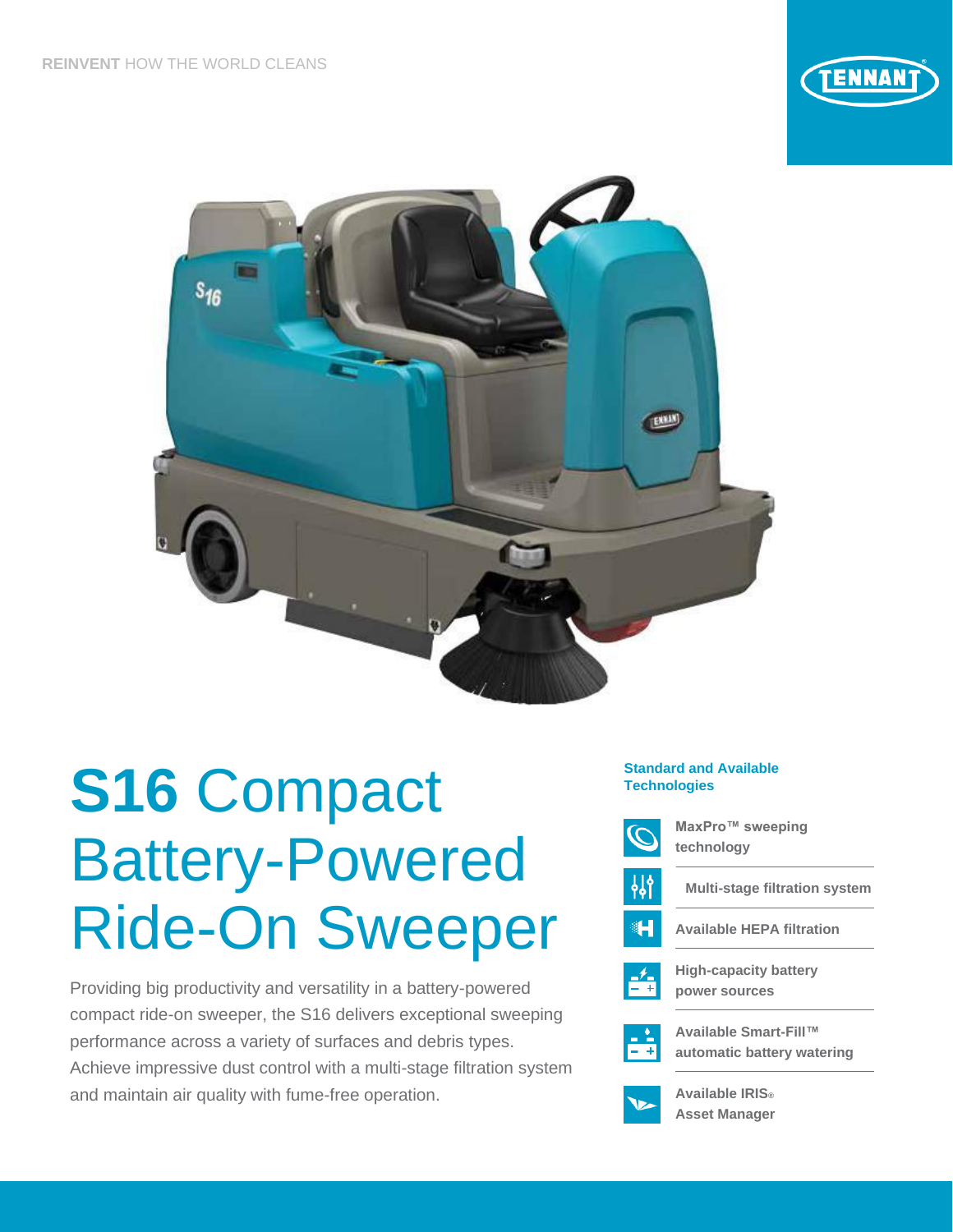## Engineered for Productivity



- **1. MaxPro™** sweeping technology provides consistent power to the main brush to deliver consistent cleaning results across various surfaces and debris types.
- **2. Multi-stage filtration system** with a powerful filter shaker system maintains air quality by effectively containing dust during the sweeping process.
- **3. Manual low-dump configuration** with VarioHeight<sup>™</sup> handle increases ease of dumping debris for various operators.
- **4. Large capacity hopper** improves productivity by reducing the frequency of dumping.
- **5. Operate easily** with backlit controls featuring a 1-Step<sup>™</sup> start button that simplifies training and ensures consistent cleaning performance.
- **6. Eco-Mode™** extends runtime and allows for anytime cleaning with reduced noise levels.

## **Optional Accessories**



Increase safety and effective operation in the most severe environments with an optional **FOPs certified overhead guard.**



Clean off aisle and in tight spaces with the convenient optional **dry vacuum wand.**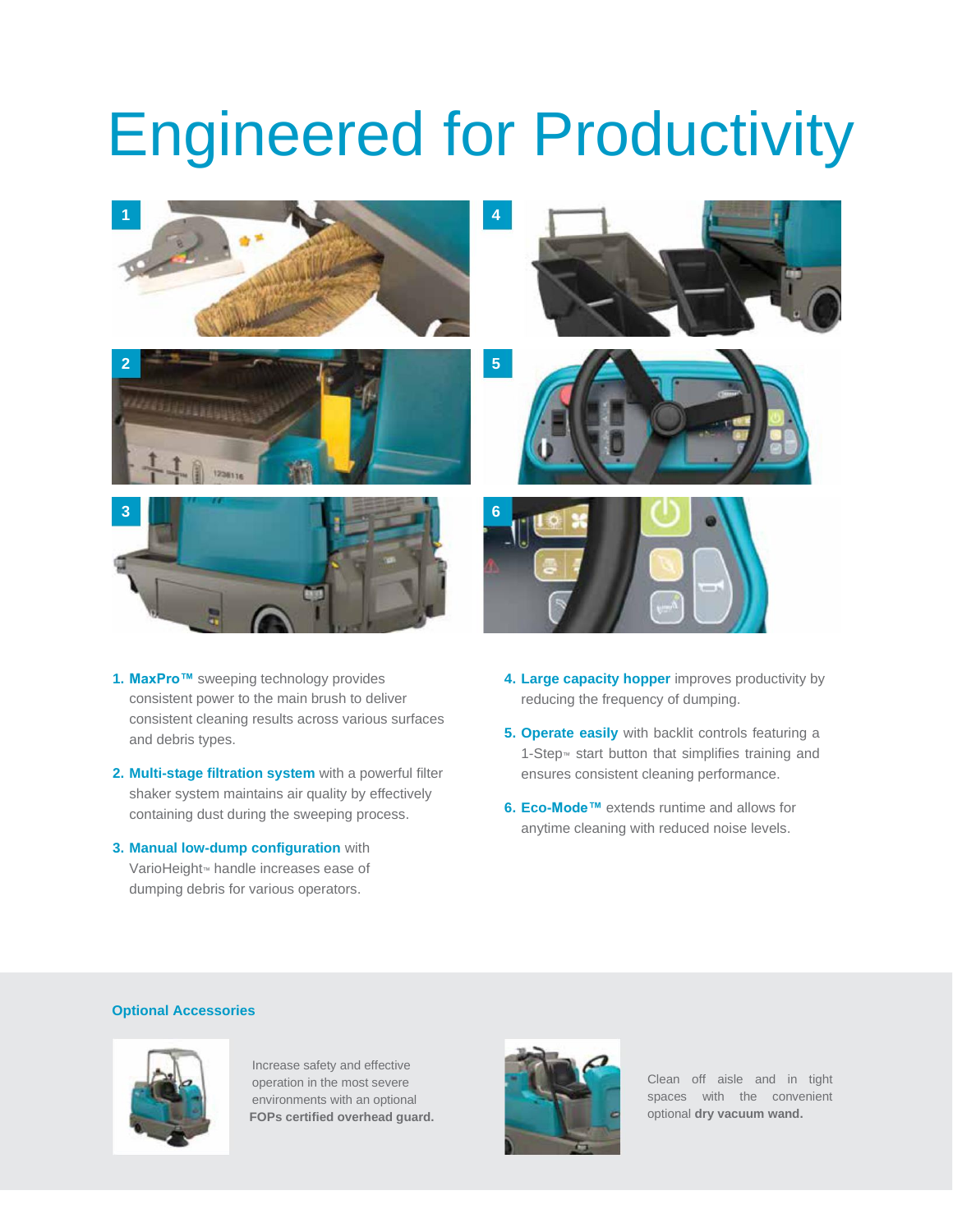

- **1. Intuitive operator controls** with 1-Step™ start button.
- **2. Easy-to-identify** yellow maintenance touch points.
- **3. Multi-stage filtration system** with a powerful filter shaker system.
- **4. MaxPro™ technology** ensures consistent results across multiple surfaces.
- **5. Easily sweep larger debris** to leave a clean surface with the flap-and-trap pedal.
- **6. Protect against facility damage** with large non-marking corner rollers.
- **7. Depend on long-term reliability** with fully-coated metal frame and rotomold low-dump hopper.

## **Optional Accessories**





increase productivity with **Contract of the contract of the contract of the contract optional non-marking skirts and** optional **dual side brushes. FiberShield™ carpet lint screen.**